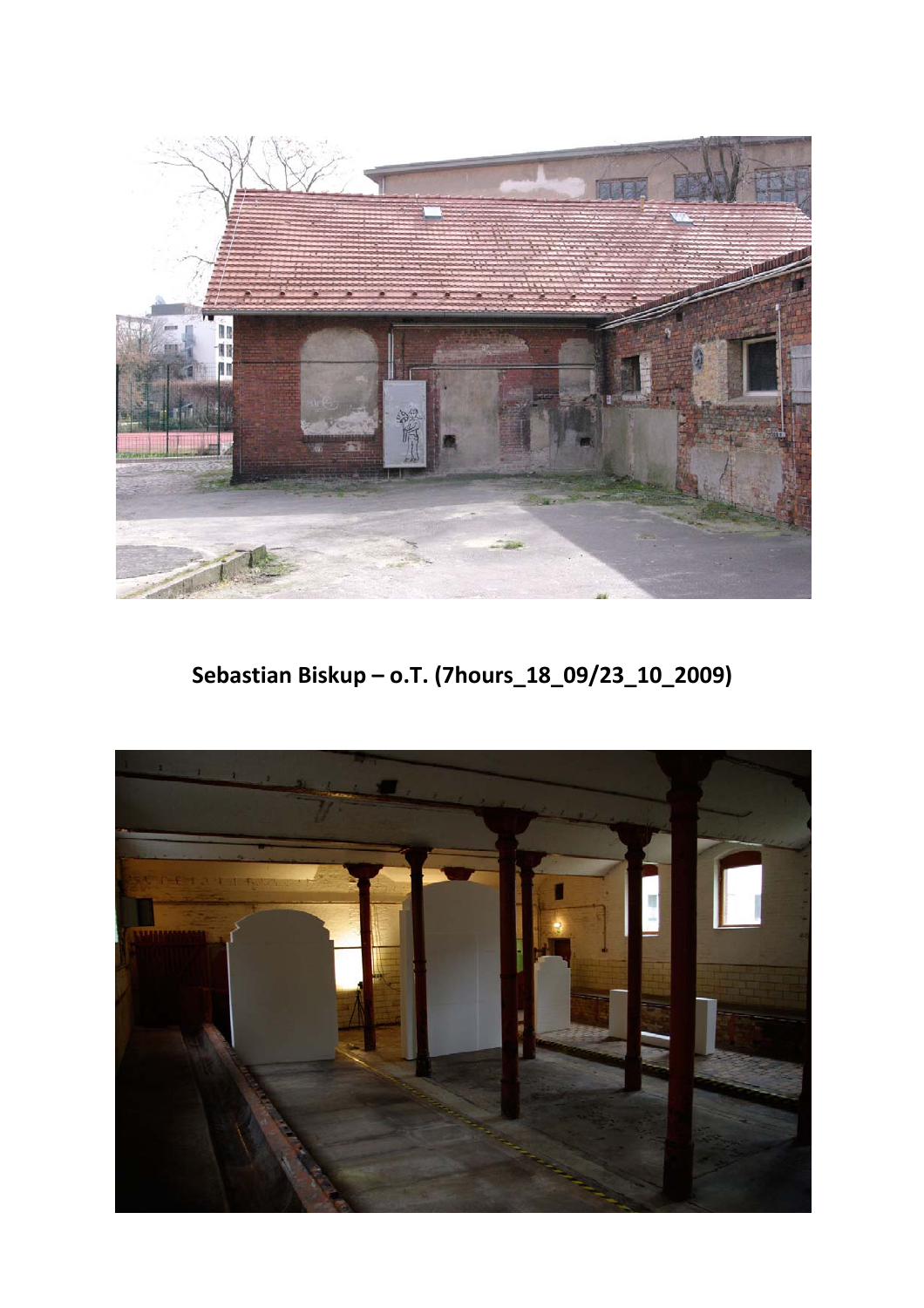In the central space of 7hours' HAUS19 the observer encounters five large installed objects. These sculptures are the formal transference of specific architectural elements of the exhibition space's exterior into its interior. The objects, constructed out of standard Styrofoam panels, are the generalized and reduced reconstructions of the measurements of and proportions between real exterior architectural models. Together, the sculptures suggest a literal "memorial" space -"memorial" not only in their direct reference to the sculptural language of the monument, but in relation to memory itself. Here, the processes of remembering and recognition are manifested as concentration on the most basic of elements – as the loss of "too much" information.

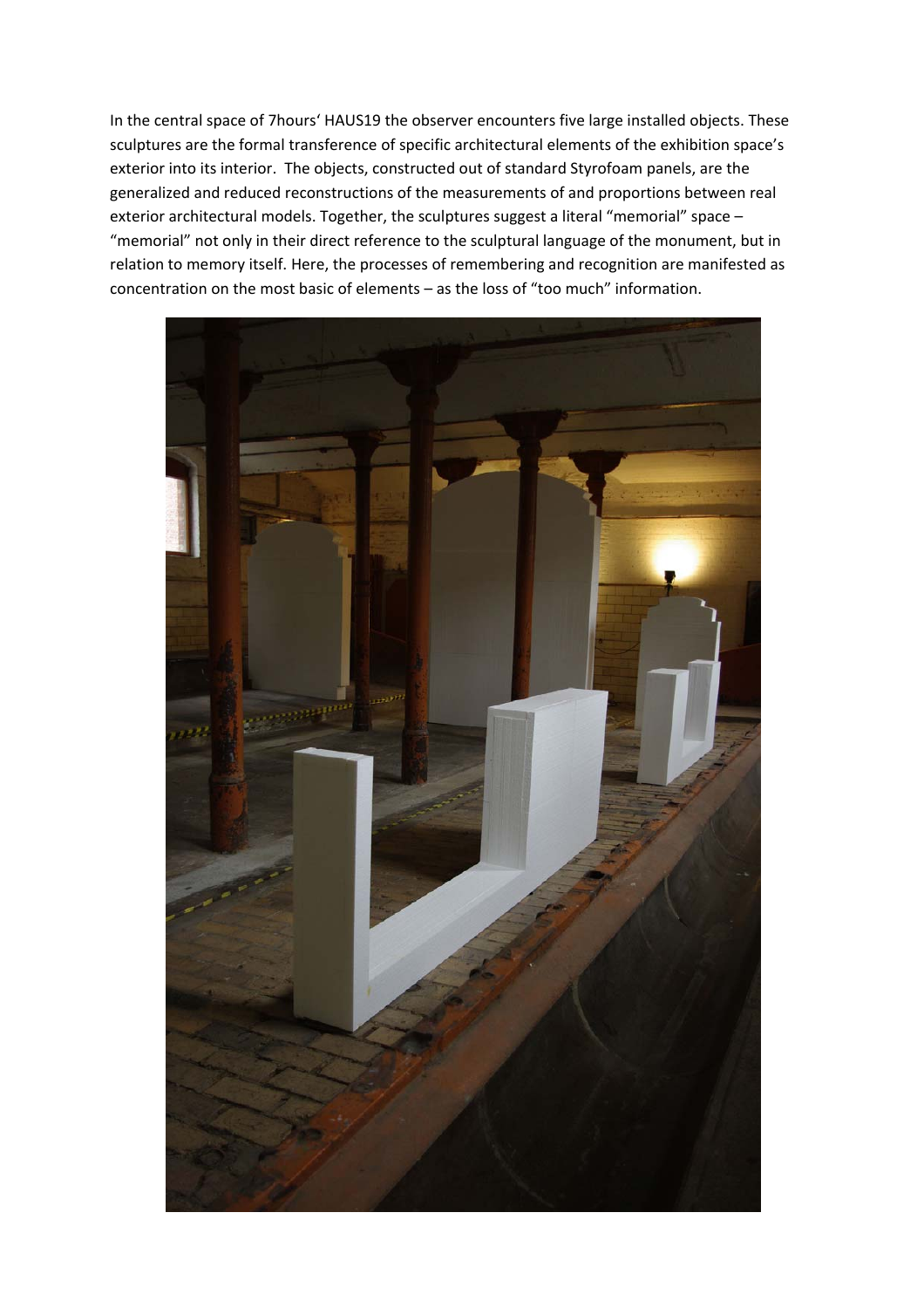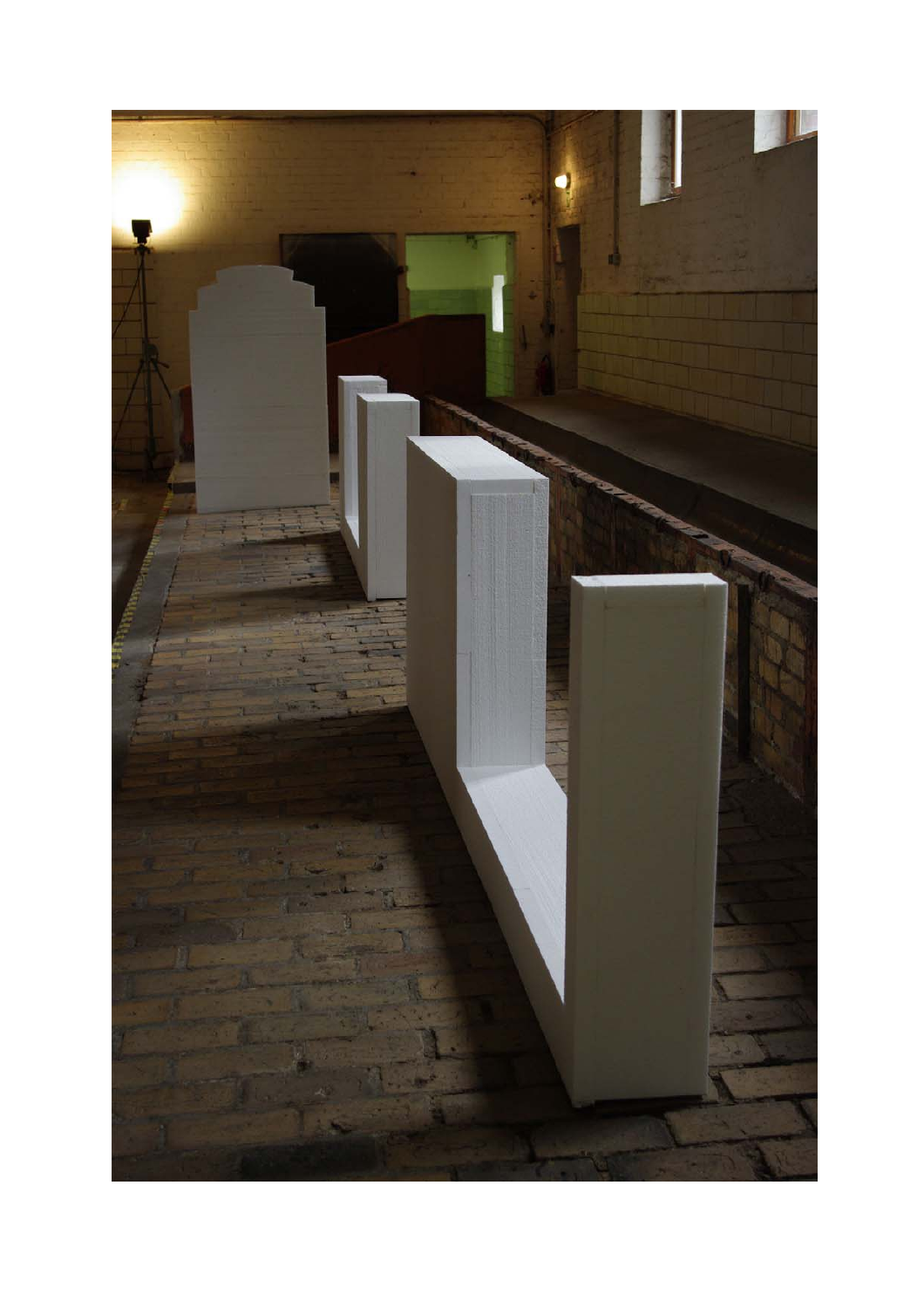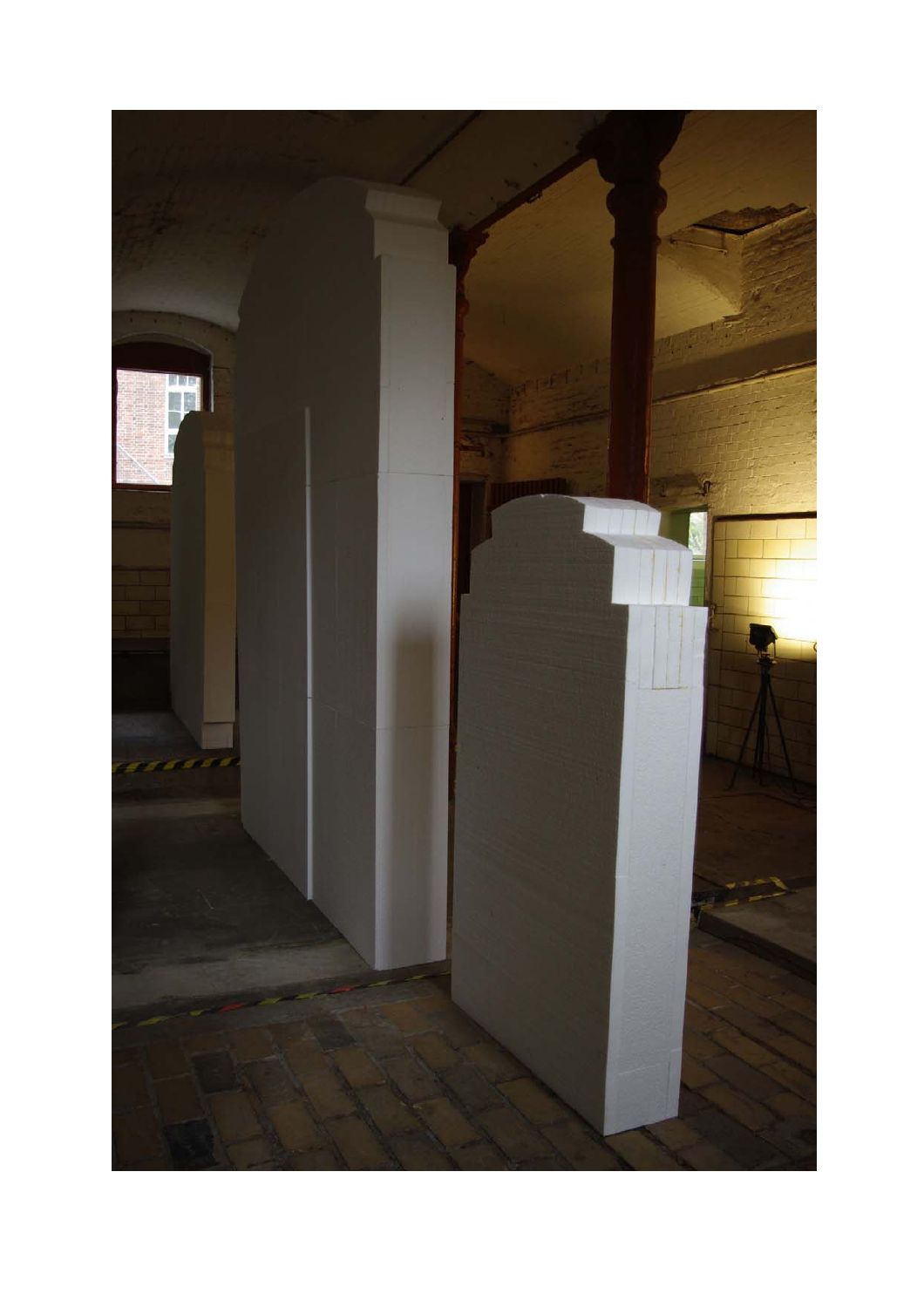The central concern of the works on the upper floor is the illusion of space. Both the animated film and the sculpture address the assumption of spatiality in their respective media.

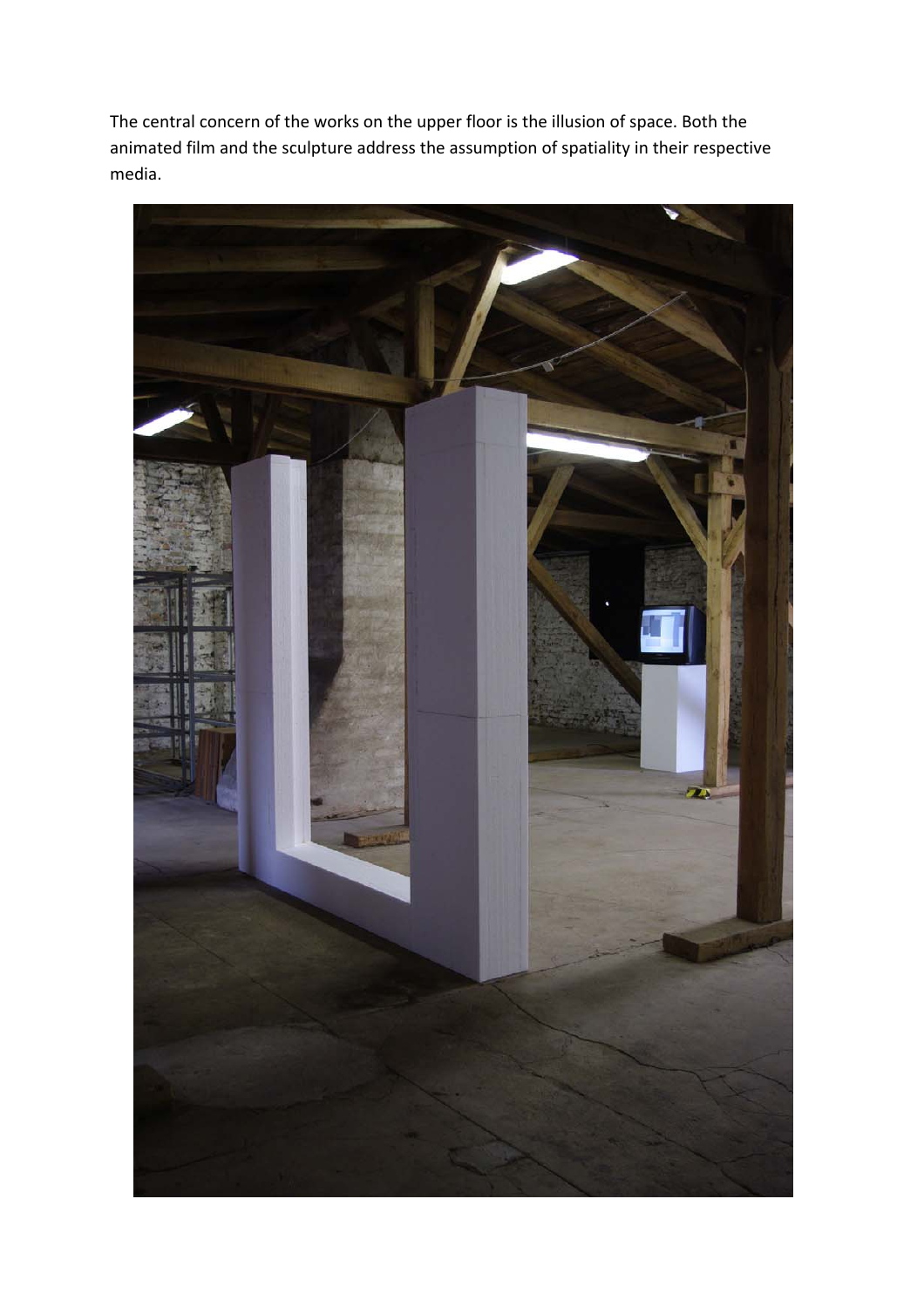In the case of the animated film, the viewer is faced with the near constant suggestion and collapse of two‐dimensional representations of three‐dimensional space. Though the animated film is nothing more than a television commercial break reduced to generalized colors, forms, and temporal structures, the viewer habitually interprets the animated images as constitutive of virtual space. From one moment to the next, perceived pictorial depth is dissolved into simple relations of form and color and back again.

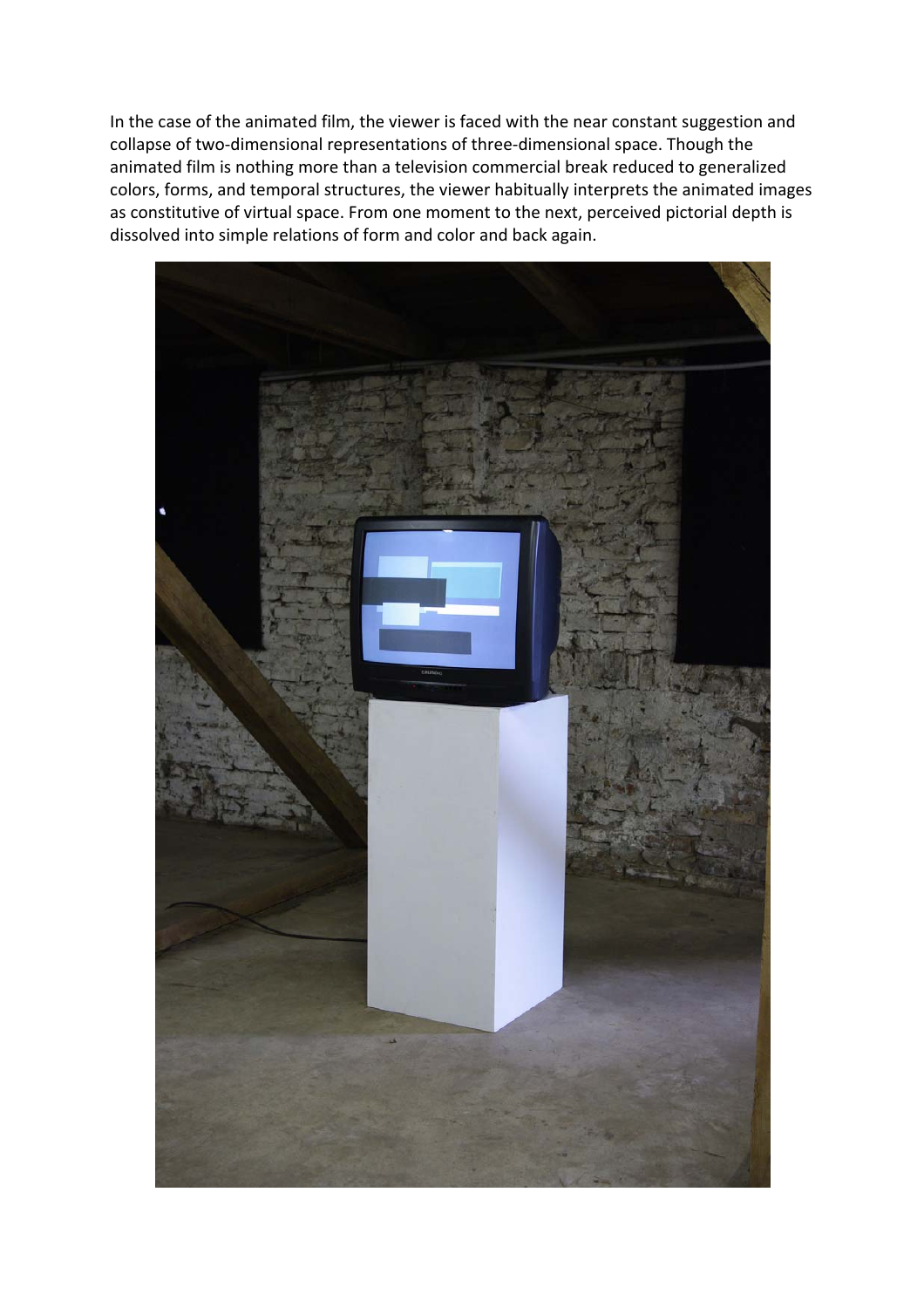The sculpture, on the other hand, is, like the objects on the ground floor, the simplified reproduction of a given architectural element of the exhibition space. Through its "pseudo"‐ materiality (the fact that it consists primarily of air), this Styrofoam object insists upon its manifestation of a mental process far more than its relation to its real, material model.



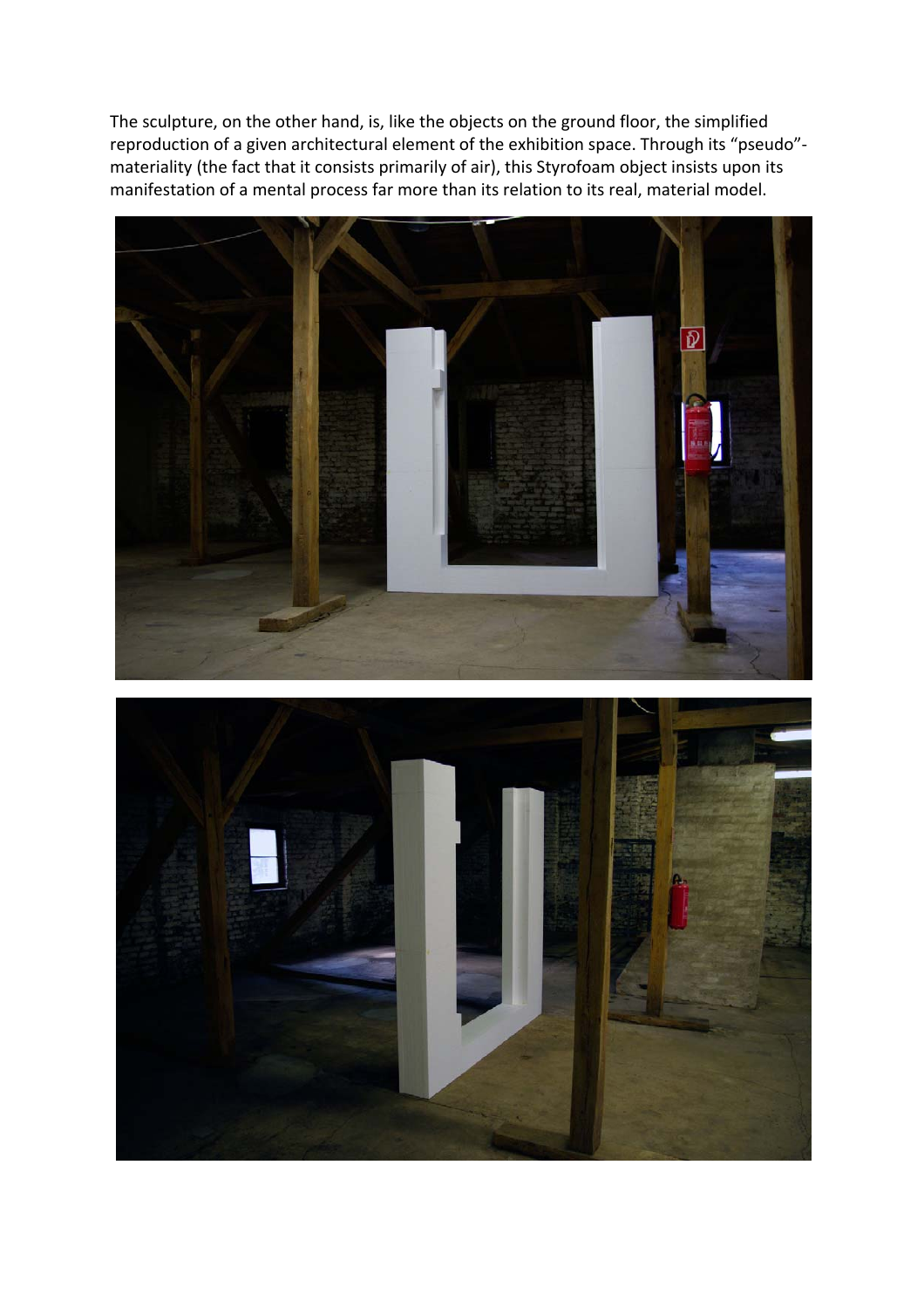

The small room on the upper floor contains three works that deal with the instrumentalisation of actual artworks.



The subject of the ambiguous two part graphic on the South wall is the way in which photographic documentation of artworks are staged as layout elements in art advertisements and invitations. The penciled grid on transparent paper is a formal analysis of an exhibition invitation's overall layout. The colors on the page below this represent median color values of the individual photographic elements in the same invitation.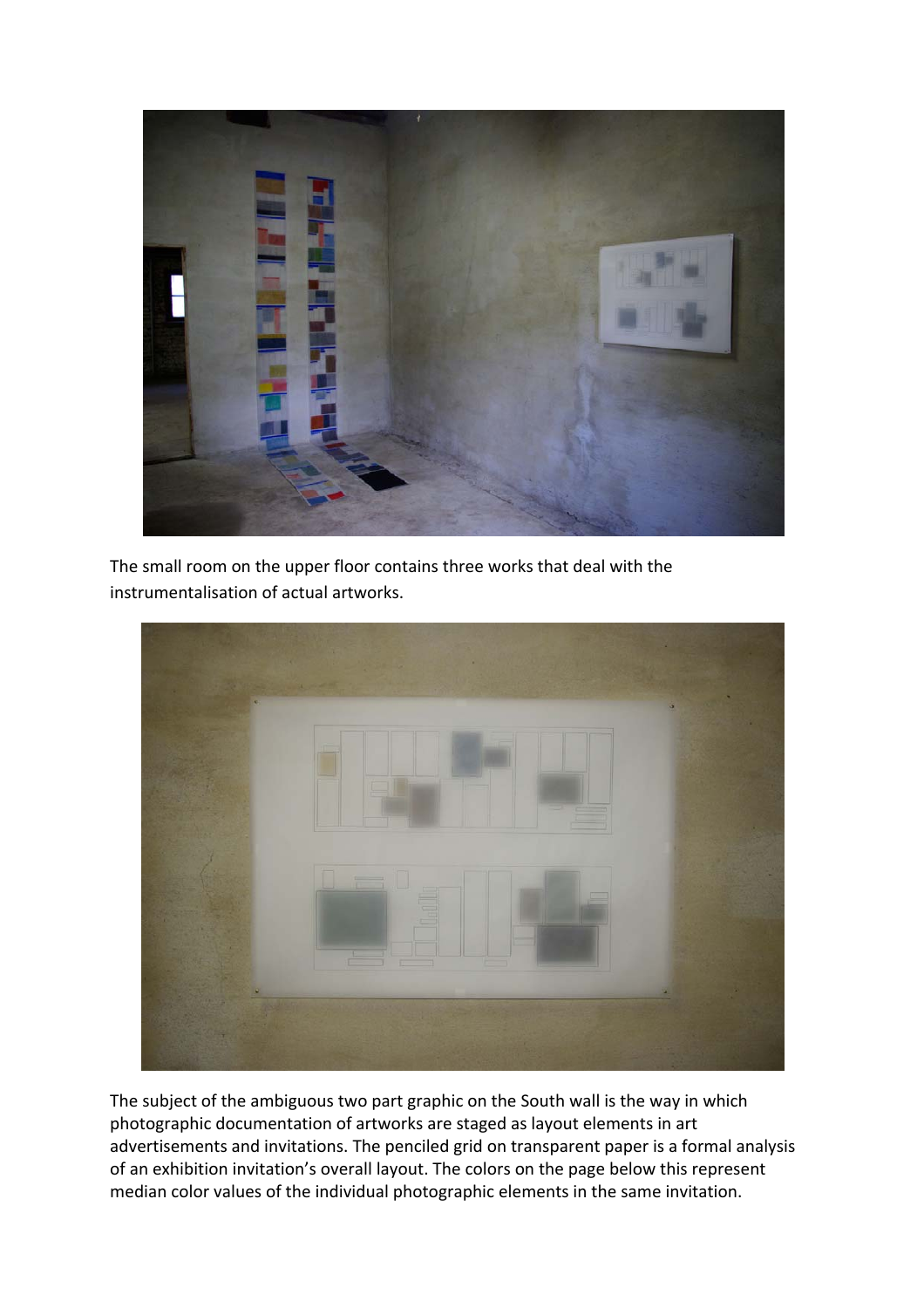The diptych on the East wall refers to the enormous quantity of disparate pieces of information that make up a simple newspaper – in this case, the free, monthly "Kunstzeitung" ("Art Newspaper"). The individual, separate pages of the original are here returned to a pre-distribution roll form, in this case, however, on transparent paper. Again, the individual layout elements of each roll segment (each "page") are analytically reduced to basic forms and median color values. The interruption of the "observational horizon" (the wall on which the work is installed) via the overflowing of the work off the wall and onto the floor is a direct consequence of the excess of information and material contained within it.